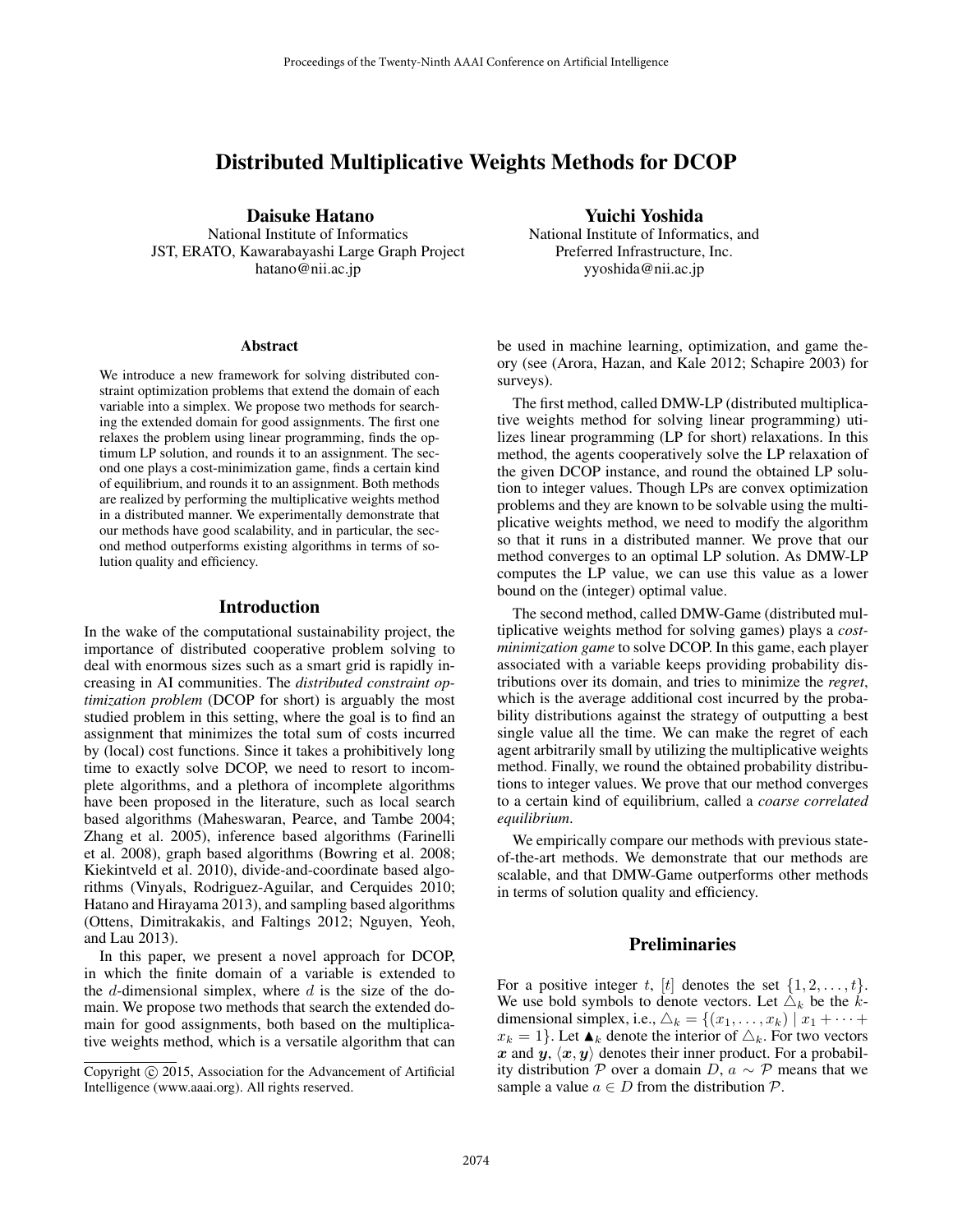Algorithm 1 The multiplicative weights method

**Input:** A decision list  $D$  and a parameter  $T$ **Output:**  $p^0, ..., p^t$  satisfying Theorem 1. Fix  $\eta \leq 1/2$ . For each decision a, set  $w_a^1 := 1$ . for  $t = 1, 2, ..., T$  do Choose decision *a* with probability  $p_a^t := \frac{w_a^t}{\|w^t\|_1}$ . Observe the costs of the decisions  $c_1^t, \ldots, c_d^t$ . For every decision a, set  $w_a^{t+1} \leftarrow w_a^{\overline{t}} (1 - \eta c_a^t)$ .

### Distributed Constraint Optimization Problems

In the *constraint optimization problem* (COP for short), an instance is defined as  $\phi = (X, E, F, D)$ , where a set  $X =$  ${x_1, x_2, \ldots, x_n}$  of *variables*, a set of edges E over variables, and a set  $F = \{f_{i,j}\}_{(i,j)\in E}$  of *binary cost functions*, where each variable  $x_i \in X$  has a finite *domain*  $D_i$  from which it takes its value, and each function  $f_{i,j} : D_i \times D_j \rightarrow$  $\mathbb{R}^+$  returns a non-negative cost. The goal of COP is to find an assignment  $x \in D := D_1 \times D_2 \times \cdots \times D_n$  that minimizes the *total cost*  $f(x) := \sum_{(i,j) \in E} f_{i,j}(x_i, x_j)$ . Let  $d_i = |D_i|$  for each  $i \in [n]$ . We define  $d_{\text{max}} = \max_{i \in [n]} d_i$ and  $d = |D| = d_1 d_2 \cdots d_n$ .

For each i, let us define  $f_i : D \to \mathbb{R}^+$  as  $f_i(x) =$  $\sum_{j \in [n]: (i,j) \in E} f_{i,j}(x_i, x_j)$ , which is the sum of the cost functions involving the variable  $x_i$ . Note that  $f(x) =$  $\frac{1}{2} \sum_i f_i(x)$  holds. In this paper, we assume that  $f_i(x) \in$ [0, 1] for every  $i \in [n]$  and  $x \in D$ . Otherwise, we can normalize cost functions by dividing the maximum number of cost functions involving a variable times the maximum cost incurred by a cost function.

The *distributed constraint optimization problem* (DCOP for short) is a COP such that each variable is controlled by the unique agent associated with it. An agent can communicate with other agents through an edge: for  $i \in [n]$ , let  $N(i) = \{j \in [n] : (i, j) \in E\}$  denote the set of (indices of) variables adjacent to  $x_i$ . In one round, the agent i, who controls the variable  $x_i$ , can send information to or receive information from agents in  $N(i)$ . The goal of DCOP is to find an assignment that minimizes the total cost.

### The Multiplicative Weights Method

Consider the following setting. We have a set  $D$  of  $d$  decisions, and we are required to select one decision from the set in each round. More specifically, in round  $t$ , we select a vector  $p^t = (p_1^t, \ldots, p_d^t)$  with  $\sum_{a \in D} p_a^t = 1$ . Let  $\mathcal{P}^t$  be the probability distribution corresponding to  $p^t$ . That is,  $\mathcal{P}^t(a) = \boldsymbol{p}_a^t$  for each  $a \in D$ . Then we sample a decision a from  $\tilde{\mathcal{P}}^t$ . Each decision incurs a certain cost, determined by nature or an adversary. After making our decision, all the costs are revealed in the form of the vector  $c^t = (c_1^t, \ldots, c_d^t)$ . The expected cost to the algorithm using the vector  $p^t$  is  $\mathbf{E}_{a \sim \mathcal{P}^t}[c_a^t] = \langle p^t, c^t \rangle$ . Hence after T rounds, the total expected cost is  $\sum_{t=1}^{T} \langle p^t, c^t \rangle$ .

We wish to have an algorithm that achieves a total expected cost not too much more than the cost of the best single decision in hindsight, that is,  $\min_{a \in D} \sum_{t=1}^{T} c_a^t$ . Algo-

rithm 1, called the *multiplicative weights method* (the MW method for short), is known to have this property. More specifically, we have the following.

Theorem 1 ((Arora, Hazan, and Kale 2012)). *Assume that* all costs  $c_a^t \in [-1,1]$ *. By choosing*  $T = O(\frac{\log |D|}{\epsilon^2})$  $\frac{Z_{\epsilon}|\nu|}{\epsilon^2}$  *and*  $\eta =$  $\sqrt{\frac{\log d}{T}}$ , the MW method guarantees that, after T *rounds, for any decision* a*, we have*

$$
\frac{1}{T}\left(\sum_{t=1}^T\langle \mathbf{c}^t, \mathbf{p}^t\rangle - \sum_{t=1}^T\mathbf{c}^t_a\right) \le \epsilon.
$$

The left hand side is called the *regret* of the method. If the limit of the regret as  $T \to \infty$  is at most zero, then the method is called a *no-regret method*. The MW method is an example of a no-regret method.

The idea of our methods for DCOP is that each agent individually performs the multiplicative weights method to guess the best decision, that is, the best value in its domain. Although the cost  $c_i^t$  for an agent should reflect the loss caused by choosing the value  $i$ , we have many choices for how to define  $c_i^t$ . In the following two sections, we propose two methods, an LP-based method and a game-based method.

### DMW-LP: An LP-Based Method

In this section, we explain our method based on LP relaxations, called DMW-LP.

## LP Formulation

We now show our LP relaxation for the given COP instance. For each variable  $x_i \in X$ , we introduce LP variables  $p_{i,1}, \ldots, p_{i,d_i}$  with the constraint  $\sum_{a \in D_i} p_{i,a} = 1$ . Here,  $p_{i,a}$  is supposed to indicate the probability that the variable  $x_i$  takes the value  $a$ . Hence, we can regard the set of LP variables  $p_i := \{p_{i,a}\}_{a \in D_i}$  as a probability distribution  $P_i$  over the domain  $D_i$ . For each cost function  $f_{i,j} \in F$  over variables  $x_i$  and  $x_j$ , we introduce LP variables  $\{\mu_{i,j,a,b}\}_ {a \in D_i, b \in D_j}$  with the constraint  $\sum_{a \in D_i} \mu_{i,j,a,b}$  $p_{j,b}$  for every  $b \in D_j$ , and  $\sum_{b \in D_j} \mu_{i,j,a,b} = p_{i,a}$  for every  $a \in D_i$ . Here,  $\mu_{i,j,a,b}$  is supposed to indicate the probability that  $x_i$  and  $x_j$  take the values a and b, respectively. Hence, we can regard the set of LP variables  $\mu_{i,j} :=$  $\{\mu_{i,j,a,b}\}_{a \in D_i, b \in D_j}$  as a probability distribution  $\mathcal{P}_{i,j}$  over the domain  $D_i \times D_j$ . The marginal distributions of  $\tilde{\mathcal{P}}_{i,j}$  on  $x_i$  and  $x_j$  should be equal to the distributions  $\mathcal{P}_i$  and  $\mathcal{P}_j$ , respectively. Then, we minimize the sum of cost functions  $f_{i,j}(a, b)$ , where  $(a, b)$  is sampled from the distribution associated with  $\mu_{i,j}$ .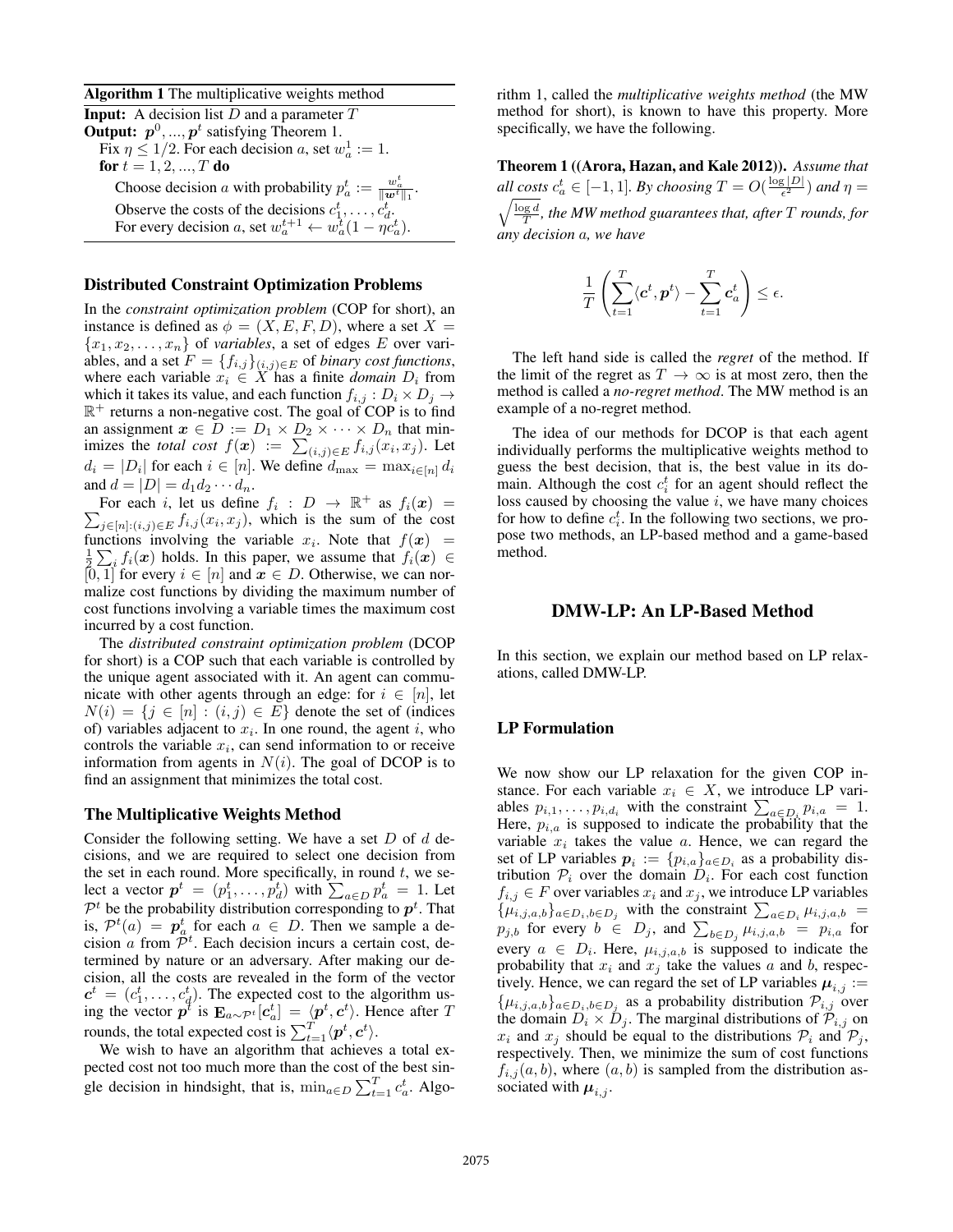Formally, our LP formulation is expressed as follows:

$$
\min \sum_{f_{i,j} \in F} \mu_{i,j,a,b} f_{i,j}(a,b),
$$
\n
$$
\text{subject to } \sum_{a \in D_i} p_{i,a} = 1 \quad \forall x_i \in X,
$$
\n
$$
\sum_{a \in D_i} \mu_{i,j,a,b} = p_{j,b} \quad \forall f_{i,j} \in F, b \in D_j, \quad (1)
$$
\n
$$
\sum_{b \in D_j} \mu_{i,j,a,b} = p_{i,a} \quad \forall f_{i,j} \in F, a \in D_i,
$$
\n
$$
p_{i,a} \ge 0 \quad \forall x_i \in X, a \in D_i,
$$
\n
$$
\mu_{i,j,a,b} \ge 0 \quad \forall f_{i,j} \in F, a \in D_i, b \in D_j.
$$

This LP is called the basic LP in the theory community (Kun et al. 2012; Thapper and  $\overline{Z}$ ivn $\acute{y}$  2012).

We note that once we have determined the values of  $p :=$  $\{p_{i,a}\}_{i\in[n],a\in D_i}$ , we can locally optimize the values of  $\mu :=$  $\{\mu_{i,j,a,b}\}_{i,j\in[n],a\in D_i,b\in D_j}$ . Indeed,  $\mu_{i,j}$  can be optimized just by looking at  $p_i$ ,  $p_j$ , and  $f_{i,j}$ . We also note that the domain of  $x$  is the convex set  $\triangle := \triangle_{d_1} \times \triangle_{d_2} \times \cdots \times \triangle_{d_n}$ , and hence its dimensions can be indexed by a pair  $(i, a)$ , where  $i \in [n]$  and  $a \in D_i$ .

We extend the domain of f from D to  $\triangle$  as follows. We define  $f(\boldsymbol{p}) = \sum_{(i,j) \in E} \sum_{a \in D_i, b \in D_j} \mu_{i,j,a,b} f_{i,j}(a,b),$ where  $\mu$  is locally optimized by using  $p$  as above. When all values of  $p$  are restricted to be integral,  $f(p)$  coincides with the original cost function. The function  $f(\cdot)$  is convex and continuous because it is determined by optimizing an LP.

### Computing Subgradients

We want to use the MW method by setting  $c_{i,a}^t$  to the  $(i, a)$ th coordinate of a (sub)gradient of  $f$  at the current LP solution  $p^t$  (note that domain  $\triangle$  is indexed by a pair  $(i, a)$ ). The first issue we need to overcome is how to compute the (sub)gradient locally. Before going into the detail, we need to introduce definitions related to subgradients.

Let  $f: D \to \mathbb{R}$  be a convex function, where D is a convex open set. For a vector  $x \in D$ , a vector v is called a *subgradient* of f at x if for any vector  $y \in D$ , we have

$$
f(\boldsymbol{y}) - f(\boldsymbol{x}) \ge \langle \boldsymbol{y} - \boldsymbol{x}, \boldsymbol{v} \rangle.
$$

The set of all subgradients of  $f$  at  $x$  is called the *subdifferential* at x and is denoted by  $\partial f(x)$ . It is known that, if f is continuous, then the subdifferential at any vector in  $D$  is non-empty. Furthermore, if  $f$  is differentiable, then the subdifferential at  $x$  consists of a unique element, namely, the gradient of f at x. Subdifferentials admit *additivity*, that is, for two convex functions  $f, g : D \to \mathbb{R}$  and  $x \in D$ , we have

$$
\partial(f+g)(x) = \partial f(x) + \partial g(x),
$$

where, on the right hand side, the addition of sets of vectors X and Y is defined as  $X + Y = \{x + y \mid x \in X, y \in Y\}.$ 

Let  $f : \Delta \to \mathbb{R}$  be the objective function given by LP (1). Since  $f$  is convex and continuous, the subdifferential at any  $x \in \triangle$  is non-empty, where  $\triangle$  is the interior of  $\triangle$ .

In our method, the agent  $i$  is in charge of the set of LP variables  $x_i$ , and it computes a subgradient  $v_i$  of  $f_i$  at  $x$ . This is

### Algorithm 2 Computing subgradients

**Input:** An agent i and  $\{\boldsymbol{\mu}_{i,j}\}_{j \in N(i), a \in D_i, b \in D_j}$ . **Output:** The subgradient of  $f_i$ . for  $a_+ \in D_i$  do for  $a_-\in D_i$  do slope<sub> $a_+,a_- \leftarrow 0$ </sub> for  $j \in N(i)$  do for  $b \in D_i$  do if  $\mu_{i,j,a_+,b} = 1$  then continue if  $\mu_{i,j,a_-,b} = 0$  then continue slope<sub>j,b</sub> ←  $f_{i,j}(a_+,b) - f_{i,j}(a_-,b)$ . slope<sub>j</sub> ← max<sub>b∈Dj</sub> slope<sub>j,b</sub>.  $\text{slope}_{a_+,a_-} \leftarrow \text{slope}_{a_+,a_-} + \text{slope}_j.$  $(a_+^*, a_-^*) \leftarrow \arg \max_{a_+, a_-\in D_i} \text{slope}_{a_+, a_-}.$ return  $\frac{1}{\sqrt{2}}$  $\frac{1}{2}(\mathbf{e}_{i,a_+^*}-\mathbf{e}_{i,a_-^*})\cdot \text{slope}_{a_+^*,a_-^*}.$ 

possible since  $f_i$  only depends on  $x_i$  and  $\{x_j\}_{j\in N(i)}$ . More specifically, the agent  $i$  does the following: since the function  $f_i$  is determined by an LP, we can assume that there is a subgradient of  $f_i$  in the direction  $(e_{i,a_+} - e_{i,a_-})$  for some  $a_+, a_- \in D_i$ , where  $e_{i,a}$  is the unit vector corresponding to the dimension  $(i, a)$ . Hence, we can compute a subgradient as shown in Algorithm 2, which calculates the slopes along all directions of the form  $e_{i,a} - e_{i,a'}$  for  $a, a' \in D_i$ and takes the maximum of them. When calculating the slope of  $f_{i,j}$  in the direction  $e_{i,a_+} - e_{i,a_-}$ , for each  $b \in D_j$ , we consider the slope obtained by increasing  $\mu_{i,j,a_+,b}$  and decreasing  $\mu_{i,j,a_-,b}$ , that is,  $f_{i,j}(a_+,b) - f_{i,j}(a_-,b)$ .

We note that the sum  $v = \sum_{i \in [n]} v_i$  is actually a subgradient of the cost function f. This is because  $f = \frac{1}{2} \sum_{i \in [n]} f_i$ and subdifferentials admit additivity.

### DMW-LP

DMW-LP basically follows the MW method. The difference is that it is performed in a distributed manner and the domain is  $\triangle$  instead of a single simplex. In DMW-LP, each agent i maintains a weight vector  $\boldsymbol{w}_i = (\boldsymbol{w}_{i,1}, \dots, \boldsymbol{w}_{i,d_i}).$  In each round t, it provides a vector  $p_i^t = \boldsymbol{w}_i^t / \| \boldsymbol{w}_i^t \|_1$ . The cost vector given here is the  $i$ -th part of the subgradient, which can be computed as in the previous section. The update rule is the same as the original MW method. Algorithm 3 summarizes our method. We note that we always have  $p^t \in \triangle$  and hence a subgradient at  $p^t$  exists.

At the end of the algorithm, we round the vector  $p' =$  $\frac{1}{T} \sum_{t=1}^T \boldsymbol{p}^t$  to an assignment. We consider the following two strategies.

- Majority strategy: we simply set  $x_i = \arg \max_{a \in D_i} p'_{i,a}$ for each  $i \in [n]$ . Note that this rounding method does not involve any communication.
- DSA strategy: In order to exploit joint distributions  $\mu_{i,j}$ , we consider the following rounding strategy using the idea of DSA (Fitzpatrick and Meertens 2003). We repeat the following process for a constant number of steps (100 steps in our experiments). At each step, we fix each variable with a certain probability (30% in our experi-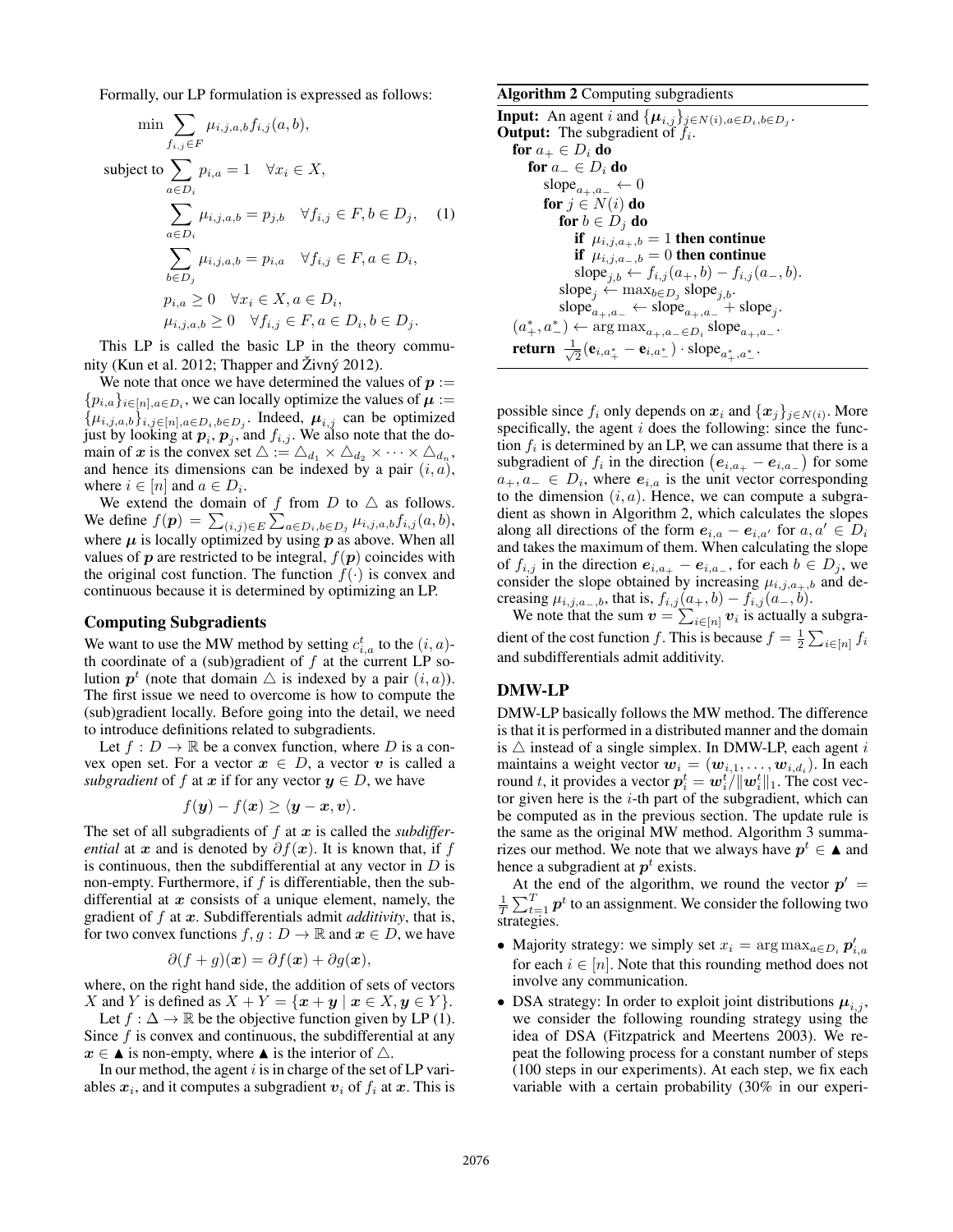## Algorithm 3 DMW-LP (with the majority strategy)

**Input:** A DCOP instance  $\phi$  and a parameter T **Output:** An assignment  $x_1, ..., x_n$ . Set  $\eta \leftarrow \sqrt{\frac{\log d}{nT}}$ for each agent  $i$  do Set  $w_i^1 \leftarrow (1, 1, \ldots, 1)$  and  $p_i^1 \leftarrow (\frac{1}{d_i}, \frac{1}{d_i}, \ldots, \frac{1}{d_i})$ . **send**  $p_i^1$  to each agent  $j \in N(i)$ . for  $t = 1$  to  $T$  do for each agent  $i$  do **receive**  $p_j^t$  from each agent  $j \in N(i)$ . Compute a subgradient  $v_i^t$  of  $f_i$  at  $p^t$ .  $w_{i,a}^{t+1} \leftarrow w_{i,a}^t (1 - \eta v_{i,a}^t)$  for each  $a \in D_i$ .  $p_{i,a}^{t+1} \leftarrow \frac{w_{i,a}^{t+1}}{\|\mathbf{w}_i^t\|_1}$  for each  $a \in D_i$ . send  $p_i^{t+1}$  to each agent  $j \in N(i)$ . for each agent  $i$  do Assign  $x_i$  the value  $\arg \max_{a \in D_i} p'_{i,a}$ , where  $p'_i$  =  $\frac{1}{T}\sum_{t=1}^T \bm{p}^t.$ 

ments). Suppose that we are going to fix a variable  $x_i$ . Let  $\mu^t$  be determined by  $p^t$  and  $\mu' = \frac{1}{T} \sum_{t=1}^T \mu^t$ . Let  $FN(i) = \{j \mid f_{i,j} \in F \text{ and } x_j \text{ is already fixed }\}$  be the set of neighbors of  $i$  whose values have been fixed. For  $j \in \text{FN}(i)$ , let  $b_j$  be the value of  $x_j$ . Then, the probability that we set  $x_i = a$  should be

$$
\Pr[x_i = a \mid \bigwedge_{j \in \text{FN}(i)} x_j = b_j]
$$

$$
= \frac{\Pr[x_i = a \land \bigwedge_{j \in \text{FN}(i)} x_j = b_j]}{\Pr[\bigwedge_{j \in \text{FN}(i)} x_j = b_j]}
$$

Though we cannot compute this probability from  $\mu'$  and  $p'$ , in order to obtain a rounding method, we assume that  $\{p_j'\}_{j \in \text{FN}(i)}$  are independent. Then, the probability above is equal to

$$
\Pr[x_i = a] \prod_{j \in FN(i)} \frac{\Pr[x_j = b_j \mid x_i = a]}{\Pr[x_j = b]}
$$

$$
= \Pr[x_i = a] \prod_{j \in FN(i)} \frac{\Pr[x_i = a \land x_j = b_j]}{\Pr[x_i = a] \Pr[x_j = b]}
$$

$$
= p'_{i,a} \prod_{j \in FN(i)} \frac{\mu'_{i,j,a,b}}{p'_{i,a}p'_{j,b}}.
$$

With this probability we assign  $a$  to  $i$ .

### A Proof of Convergence

Now we prove that Algorithm 3 converges to an optimal LP solution. Let  $x^*$  be the optimal LP solution. Then, we have the following.

Theorem 2. *Algorithm 3 achieves the following guarantee for all*  $T > 1$ ,

$$
\frac{1}{T}\Bigl(\sum_{t=1}^T f(\boldsymbol{p}^t) - \sum_{t=1}^T f(\boldsymbol{p}^*)\Bigr) = O\Bigl(\sqrt{\frac{n\log d}{T}}\Bigr).
$$

Due to space limitations, we omit the proof for Theorem 2. Note that the only difference from Theorem 1 is that the domain is now  $\triangle$  instead of a single simplex, and the modification to the proof is complicated but not too hard.

# Corollary 3. The vector  $p'$  is a feasible LP solution and  $f(\boldsymbol{p}') - f(\boldsymbol{p}^*) = O(\sqrt{\frac{n \log d}{T}}).$

*Proof.* Note that  $p^1, \ldots, p^T$  are feasible LP solutions, and hence their convex combination  $p'$  is also a feasible LP solution. The second claim is immediate from Theorem 2 and the convexity of  $f(\cdot)$ .

**Corollary 4.** By choosing  $T = O(\frac{\log d_{\max}}{\epsilon^2})$ , we have  $f(\mathbf{p}') - f(\mathbf{p}^*) = O(\epsilon n).$ 

*Proof.* Since  $\log d \le n \log d_{\text{max}}$ , we have the desired result from Corollary 3.  $\Box$ 

### DMW-Game: A Game-Based Method

In this section, we explain our second method, called DMW-Game. In this method, the agents play a cost-minimization game, and find a coarse correlated equilibrium using the MW method. The details are given below.

### Cost-Minimization Games

We introduce several notions from game theory. A *costminimization game* has the following components:

- a finite number of players denoted by  $n$ ;
- a finite decision set  $D_i$  for each player i
- a cost function  $f_i: D \to [0,1]$  for each player i, where  $D = D_1 \times \cdots \times D_n$ .

We consider the following way of playing costminimization games, called *no-regret dynamics*. In each round  $t = 1, 2, ..., T$ , we do the following.

- $\bullet$  Each player  $i$  simultaneously and independently chooses a distribution  $P_i^t$  over  $D_i$  using a no-regret method.
- Each player *i* receives a cost vector  $(c_{i,1}^t, \ldots, c_{i,1}^t)$ , where  $c_{i,a}^t$  is the expected cost of the decision a when the other players play according to their chosen distributions. That is,  $c_{i,a}^t = \mathbf{E}_{x \sim \mathcal{P}^t} [f_i(x_1, \ldots, x_{i-1}, a, x_{i+1}, \ldots, x_n)],$ where  $\mathcal{P}^t = \prod_{i \in [n]} \mathcal{P}_i^t$ .

The no-regret dynamics converges to an equilibrium in the following sense.

Theorem 5 (Folklore). *Suppose after* T *rounds of no-regret dynamics, every player of a cost-minimization game has a regret of at most for each of its decisions. Let* P  $\Pi$ regret of at most  $\epsilon$  for each of its decisions. Let  $\mathcal{P}^t = \sum_{i=1}^n \mathcal{P}^t_i$  denote the distribution at time  $t$  and  $\mathcal{P} = \frac{1}{T} \sum_{i=1}^n \mathcal{P}^t_i$ *denote the time-averaged history of these distributions. Then* P *is an -approximate coarse correlated equilibrium, in the sense that*

$$
\mathop{\mathbf{E}}_{x \sim \mathcal{P}}[f_i(x)] \leq \mathop{\mathbf{E}}_{x \sim \mathcal{P}}[f_i(x_1, \ldots, x_{i-1}, a_i, x_{i+1}, \ldots, x_n)] + \epsilon.
$$

for every player i and unilateral deviation  $a_i$ .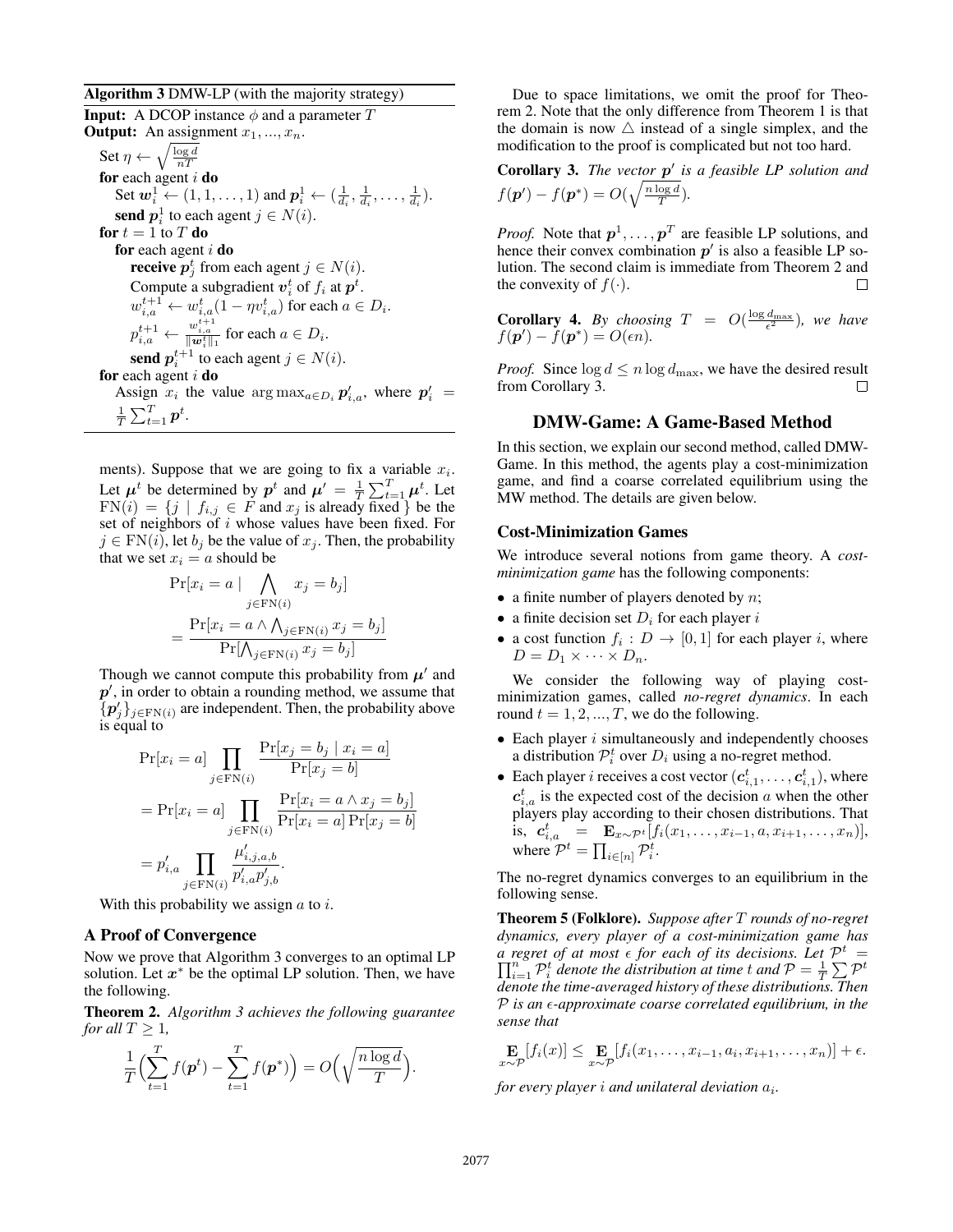A coarse correlated equilibrium protects against unilateral deviations. In contrast, a Nash equilibrium even prevents any agent from using another distribution in place of the current distribution to make the expected cost smaller. In this sense, any Nash equilibrium is a coarse correlated equilibrium. Though Nash equilibriums always exist (John F. Nash 1950), it is open to debate whether we can obtain any of them even approximately in polynomial time in  $n$ .

We want to assign a single decision to each player in the setting of DCOP, and we just want to guarantee that the current probability distribution of decisions of each player is not worse than any single decision of the player. In this way, we could justify using coarse correlated equilibriums instead of Nash equilibriums.

## DMW-Game

DCOP can be seen as a cost-minimization game by observing that  $D_i$  is the domain of the *i*-th variable and the cost function  $f_i: D_i \to [0,1]$  is the cost function involving the *i*-th variable  $x_i$ .

Using the MW method as the no-regret method in the noregret dynamics, we obtain Algorithm 4. Combining Theorems 1 and 5, we obtain the following.

**Theorem 6.** By choosing  $T = O(\frac{\log d_{\max}}{\epsilon^2})$ , the vector  $p'$  is *an -approximate coarse correlated equilibrium.*

At the end of the algorithm, we need to round the vector  $p'$ to an assignment. We consider the following two strategies.

- Majority strategy: This is exactly the same as the majority strategy for DMW-LP.
- Restart strategy: we empirically found that, in DMW-Game, almost all variables are quickly fixed, that is,  $\max_a p_{i,a}$  becomes close to one for almost all  $i \in V$ . To restart DMW-Game again with this configuration, for every certain number of steps (100 steps in our experiments), the restart strategy resets variables i (set  $p_{i,a} = \frac{1}{d_i}$ for all  $a \in D_i$ ) if  $\max_a p_{i,a}$  is smaller than a threshold (0.99 in our experiments), and does not touch (almost) fixed variables. At the end of the process, we use the majority strategy to obtain an assignment.

### Experiments

In this section, we experimentally confirm the solution quality and scalability of DMW, and the lower bound quality of DMW-LP. In this section, LP+Maj and LP+DSA mean DMW-LP with the majority strategy and the DSA strategy, respectively, and Game+Maj and Game+Res mean DMW-Game with the majority strategy and the restart strategy, respectively. We compare DMW with previous incomplete DCOP algorithms, MaxSum (Farinelli et al. 2008), DeQED (Hatano and Hirayama 2013), DSA (Zhang et al. 2005), and MGM (Maheswaran, Pearce, and Tambe 2004).

We conducted experiments on an Ubuntu server with Intel Core-i7 3770@3.4GHz and 4GB of memory. DMW and DeQED were written in Java. For DMW-LP and DMW-Game, we set  $\eta$  to be 0.04 and 0.5, respectively. For Max-Sum, DSA and MGM, we used the code in FRODO version Algorithm 4 DMW-Game (with the majority strategy)

**Input:** A DCOP instance  $\phi$  and a parameter T **Output:** An assignment  $x_1, ..., x_n$ . Set  $\eta = \sqrt{\frac{\log d_{\max}}{T}}$ . for each agent  $i$  do Set  $w_i^1 \leftarrow (1, 1, \ldots, 1)$  and  $p_i^1 \leftarrow (\frac{1}{d_i}, \frac{1}{d_i}, \ldots, \frac{1}{d_i})$ . send  $p_i^1$  to each agent  $j \in N(i)$ . for  $t = 1$  to  $T$  do for each agent  $i$  do **receive**  $p_j^t$  from each agent  $j \in N(i)$ .  $w_{i,a}^{t+1} \leftarrow w_{i,a}^t (1 - \eta f_i(a))$  for each  $a \in D_i$ .  $p_{i,a}^{t+1} \leftarrow \frac{w_{i,a}^{t+1}}{\|w_i^{t+1}\|_1}$  for each  $a \in D_i$ . send  $p_i^{t+1}$  to each agent  $j \in N(i)$ . for each agent  $i$  do Assign  $x_i$  the value  $\arg \max_{a \in D_i} p'_{i,a}$ , where  $p'_i$  =  $\frac{1}{T}\sum_{i=1}^T \bm{p}^t.$ 

2.11 (Léauté, Ottens, and Szymanek 2009) with the default setting.

## DCOP Instances

We made three kinds of DCOP instances, random binary constraint networks, scale-free binary constraint networks, and meeting scheduling problems as real-world problems. For the first two kinds of instances, we created the underlying networks as follows.

- **Random** We created an  $n$ -vertex network whose density is  $\delta$ , resulting in  $\lfloor \delta \binom{n}{2} \rfloor$  edges.
- **Scale-free** We created an  $n$ -vertex network using the Barabasi-Albert (BA) model (Barabási and Albert 1999), where each newly added vertex is connected to the two existing vertices, resulting in  $2(n-2) + 1$  edges.

We made sure of the connectivity of each network. Then, we created 20 COP instances for each topology in such a way that the domain size of each variable (nodes) is three, and costs of each cost function (edges) are randomly selected from  $\{1, 2, ..., 10^5\}$ .

For the third kind of instance, we made 20 instances of the meeting scheduling problem, which are created by the instance generator of FRODO version 2.11 (Léauté, Ottens, and Szymanek 2009) under the parameter of "-PEAV -infinity  $10^5$  -maxCost  $10^2$  40 25 4 4".

### Solution Quality and Running Time

We first show that our methods efficiently output highquality solutions compared to existing methods. To see this, we consider the following three measures: the *solution quality*, which is the cost of the output divided by the best lower bound given by  $DeQED_a$  and  $DeQED_m$ , the *number of cycles*, and the *simulated runtime*, which is the sum of simulated runtime of all cycles, where the *simulated runtime of a cycle* is the longest running time of an agent in the cycle.

The results are shown in Table 1. On binary constraint networks, DMW-Game (especially with the fixing strategy)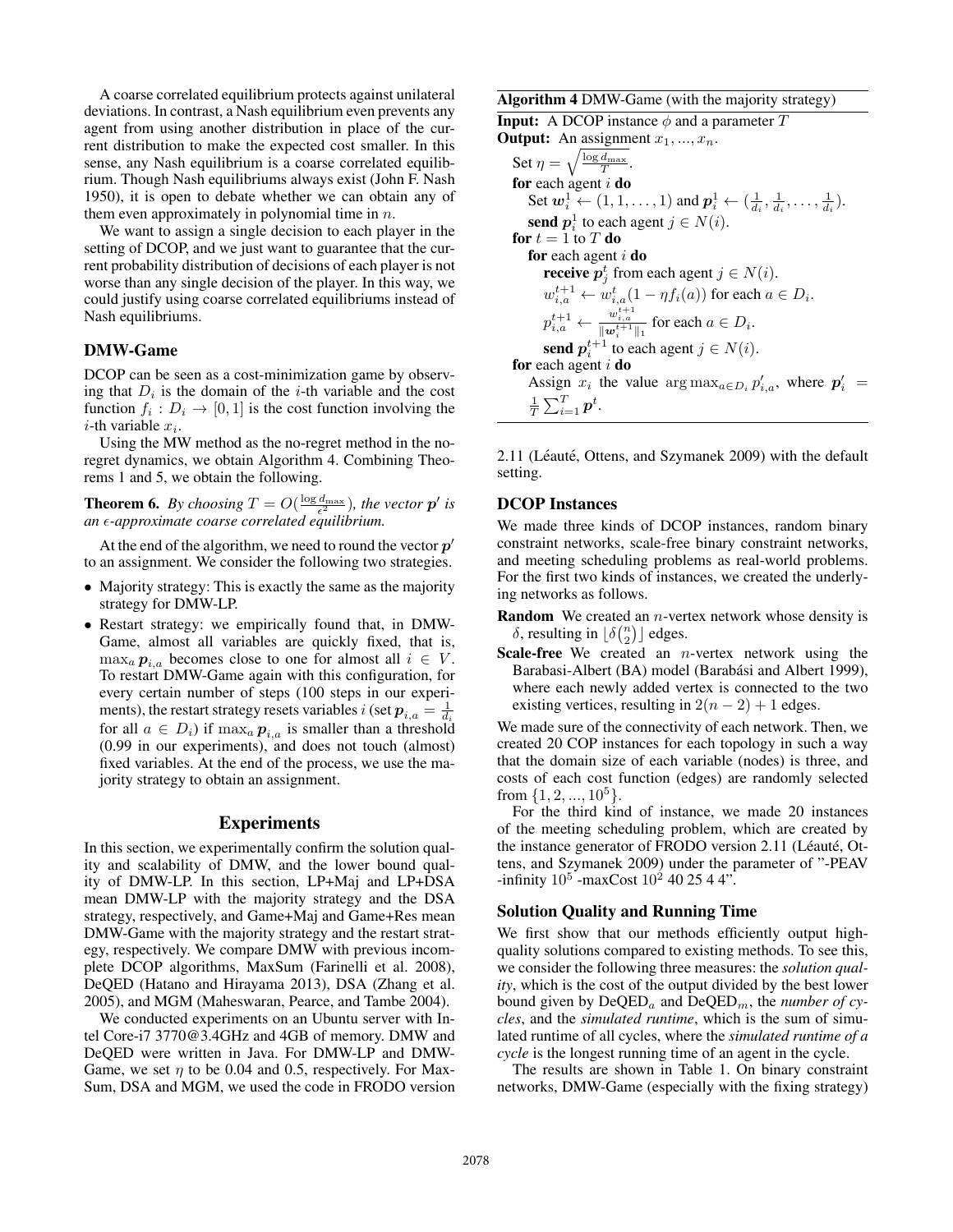Table 1: Average solution quality and simulated runtime (in msec) for (a) 100-node random networks with density 0.1, (b) 100-node scale-free networks, and (c) 100-node meeting scheduling problems.

|     | Prob. $ Cyc. $ | LP+Mai                                                |           | LP+DSA                          |           |       |           | Game+Maj   Game+Res |                  | MaxSum |                            | DeOED <sub>a</sub> |           | $DeQED_m$ |                  | <b>DSA</b> |       | MGM              |            |
|-----|----------------|-------------------------------------------------------|-----------|---------------------------------|-----------|-------|-----------|---------------------|------------------|--------|----------------------------|--------------------|-----------|-----------|------------------|------------|-------|------------------|------------|
|     |                |                                                       | sol. time |                                 | sol. time |       | sol. time |                     | sol. time        | sol.   | time                       |                    | sol. time |           | sol. time        | sol.       | time  | sol.             | time       |
|     |                | $100 \parallel 1.339$                                 | 12.4      | 1.304                           | 13.5      | 1.199 |           | $0.5 \mid 1.184$    | 0.3              | 1.331  | 208.1                      | 1.233              | 4.6       | .409      | 0.5              | 1.196      | 22.5  | .208             | 26.2       |
|     | 200            |                                                       |           | $1.330$ 24.5 $1.301$ 27.4 1.188 |           |       |           | $1.2 \mid 1.182$    | 0.5              | 1.331  | 272.3                      | 1.217              | 9.3       | 1.363     | 1.0              | 1.198      | 29.9  | 1.197            | 33.7       |
| (a) | 300 l          | 1.326 37.9   1.305 41.8   1.185                       |           |                                 |           |       |           | $1.6 \mid 1.182$    | 0.7 <sup>1</sup> | 1.327  | 368.8 1.214 14.0           |                    |           | 1.340     | 1.4              | 1.207      | 43.0  | 1.207            | 43.0       |
|     | 400-           | $ 1.328 \t49.8 $                                      |           | $1.305$ 56.2   1.183            |           |       |           | $1.9 \mid 1.181$    | 0.9 <sub>1</sub> |        | $1.317$ 454.8 $1.214$ 18.7 |                    |           | 1.327     | 1.9              | 1.203      | 42.71 | 1.201            | 51.5       |
|     |                | 500   1.325 62.3   1.311 70.4   1.183                 |           |                                 |           |       |           | $2.3 \mid 1.181$    | 1.1              |        | 1.329 588.6 1.214 23.4     |                    |           | 1.322     | 2.4              | 1.198      | 46.3  | 1.202            | 63.6       |
|     |                | $100 \parallel 1.319$                                 | 12.1      | 1.209                           | 16.8      | 1.113 |           | $0.4 \mid 1.094$    | 0.3              |        | $1.266$ 120.9 1.135        |                    | 8.7       | 1.189     | 0.6              | 1.158      | 26.6  | 1.153            | 38.7       |
|     |                | 200   1.286 24.4   1.185 32.4                         |           |                                 |           | 1.099 |           | $0.8 \mid 1.090$    | 0.5              |        | $1.296$ 213.4              | 1.128              | 17.7      | 1.156     | 1.2              | 1.156      |       | 33.7 1.153       | 51.3       |
| (b) | 300            | 1.257                                                 |           | $38.2 \mid 1.168$ 48.5          |           | 1.097 |           | $1.2 \mid 1.089$    | 0.8 <sub>1</sub> | 1.248  | 268.3 1.126 26.4           |                    |           | 1.133     | 1.8 <sup>1</sup> | 1.168      | 42.0  | 1.161            | 62.2       |
|     | 400            | $\vert 1.251 \vert 49.8 \vert 1.167 \vert 64.6 \vert$ |           |                                 |           | 1.095 |           | $1.6 \mid 1.089$    | 1.1              | 1.217  | $309.7 \mid 1.126$ 35.3    |                    |           | 1.138     | 2.4              | 1.157      |       | $48.7 \pm 1.153$ | 76.3       |
|     | 500            | 1.234 61.4   1.149                                    |           |                                 | 80.3      | 1.092 | 2.0       | 1.089               | 1.3              | 1.220  | 396.5   1.126              |                    | 44.1      | 1.131     | 3.0              | 1.149      | 58.1  | 1.142            | 86.6       |
|     | 100            | 2001                                                  | 12.7      | 1983                            | 12.9      | 970   | 0.4       | 914                 | 0.2              | 3081   | 138.1                      | 2402               | 2.2       | 5278      | 0.7              | 1011       | 43.1  | 1135             | 54.7       |
|     | 200            |                                                       | 1706 23.4 | 1838 24.5                       |           | 925   | 0.8       | 914                 | 0.4              | 2829   | 288.5                      | 1591               | 5.1       | 1970      | 1.4              | 1143       | 58.8  | 1065             | 81.0       |
| (c) | 300            |                                                       | 1589 33.3 | 1793 36.0                       |           | 925   | 1.3       | 914                 | 0.6              | 2520   | 364.3                      | 1499               | 7.7       | 1652      | 2.1              | 1107       | 74.7  | 1099             | 105.3      |
|     | 400            |                                                       | 1614 43.8 | 1702 48.2                       |           | 925   | 1.7       | 914                 | 0.8              | 2648   | 450.7                      | 1469               | 10.3      | 1583      | 2.8              | 996        | 89.8  |                  | 1096 128.0 |
|     | 500            |                                                       | 1678 54.2 | 1810 60.4                       |           | 940   | 2.1       | 914                 | 0.9              | 2516   | 551.2                      | 1469               | 13.4      | 1548      | 3.6              | 1094       | 106.0 |                  | 1144 152.5 |

Table 2: Average solution quality and simulated runtime (in msec) when changing the domain size d, the density  $\delta$ , and the number of variables  $n$ . MLE means that the memory limit is exceeded.

|                  | LP+Maj |              | $LP+DSA$ |                                            |       |      | Game+Maj   Game+Res |                  | MaxSum      |                     | $DeQED_a$ |                | DeQED <sub>m</sub>    |      | <b>DSA</b>       |              | <b>MGM</b>          |                  |
|------------------|--------|--------------|----------|--------------------------------------------|-------|------|---------------------|------------------|-------------|---------------------|-----------|----------------|-----------------------|------|------------------|--------------|---------------------|------------------|
| d.               | sol.   | time         | sol.     | time                                       | sol.  | time | sol.                | time             | sol.        | time                | sol.      | time           | sol.                  | time | sol.             | time         | sol.                | time             |
| 5                | .900   | 187.2        | .900     | 197.1                                      | .497  | 2.9  | 1.488               | 2.0              | .901        | 815.7               | 1.646     | 25.9           | 1.958                 | 3.5  | 1.541            | 59.5         | 1.554               | 75.6             |
| 10               | 3.742  | 1085.7       | 3.739    | $1063.0$ 2.418                             |       | 6.6  | 2.381               | 4.6              | 3.752       | 995.0               | 3.162     | 28.6           | 3.747                 |      | $5.9 \mid 2.464$ |              | $72.9 \mid 2.500$   | 92.6             |
| 15               |        |              |          | 5.884 3089.2 5.880 2936.3 3.415 10.2 3.338 |       |      |                     |                  | $8.8$ 5.683 | $1343.7 \mid 5.103$ |           | 30.9           | 5.842                 |      | $9.3 \mid 3.480$ |              |                     | 99.4 3.500 115.8 |
| 20               |        |              |          | 8.451 6310.7   8.440 6432.8   4.600 15.6   |       |      | $ 4.463 \t14.7$     |                  | 8.040       | 3857.1              | 17.651    |                | 33.8 8.366 12.6 4.642 |      |                  |              | 124.7   4.753 133.6 |                  |
| δ                | sol.   | time         | sol.     | time                                       | sol.  | time | sol.                | time             | sol.        | time                | sol.      | time           | sol.                  | time | sol.             | time         | sol.                | time             |
| 0.2              | .477   | 127.2        | .477     | 116.3                                      | 1.282 | 2.8  | 1.278               | 1.8              | .411        | 1267.9              | 1.325     | 38.9           | 1.589                 | 3.61 | 1.289            | 69.0         |                     | 1.295 219.4      |
| 0.4              | 1.549  | 256.0        | 1.549    | 208.4                                      | 1.369 | 4.4  | 1.365               | 3.0 <sub>2</sub> |             | <b>MLE</b>          | 1.432     | 62.0           | 1.602                 | 5.6  | 1.372            |              | 115.3 1.378 360.4   |                  |
| 0.6              | 1.574  | 343.7        | 1.576    | 312.7                                      | 1.419 | 6.2  | 1.412               | 4.4              |             | <b>MLE</b>          | 1.487     | 89.7           | 1.605                 | 7.8  | 1.415            | 141.2        |                     | 1.422 337.4      |
| 0.8              | 1.582  | 498.0        | 1.583    | 388.7                                      | 1.440 | 8.1  | 1.435               | 6.0              |             | <b>MLE</b>          | 1.514     | 113.4          | 1.608                 | 9.4  | 1.439            | 189.1        |                     | 1.440 474.3      |
| 1.0              | .588   | 481.6        | 1.589    | 478.1                                      | 1.456 | 10.0 | 1.450               | 7.1              |             | MLE                 | 1.541     | 140.2          | 1.604                 | 11.0 | 1.455            | 465.1        |                     | $1.455$ 655.1    |
| $\boldsymbol{n}$ | sol.   | time         | sol.     | time                                       | sol.  | time | sol.                | time             | sol.        | time                | sol.      | time           | sol.                  | time | sol.             | time         | sol.                | time             |
| 1000             | 1.327  | 260.6        | 1.307    | 303.9                                      | 1.182 | 2.7  | 1.180               | 2.8              |             | <b>MLE</b>          | 1.242     | 209.9          | 1.338                 | 5.6  | .203             | 297.7        | 1.209               | 152.1            |
| 2000             | 1.319  | 566.3        | 1.298    | 596.7                                      | 1.182 | 5.5  | 1.181               | 5.6              |             | <b>MLE</b>          |           | 1.238 359243.3 | 1.332                 | 7.8  | 1.201            | 518.8        |                     | 1.206 360.0      |
| 5000             | 1.323  | 2074.4       | 1.303    | 1933.7                                     | 1.183 | 13.4 | 1.181               | 12.8             |             | <b>MLE</b>          |           | MLE            | 1.335                 | 10.2 | 1.203            | 1087.4       |                     | MLE              |
| 10000            |        | 1.324 5516.7 | 1.303    | 5440.9                                     | 1.182 | 18.3 | $1.181$ 18.7        |                  |             | <b>MLE</b>          |           | <b>MLE</b>     | 1.335                 | 12.0 |                  | 1.202 2372.2 |                     | <b>MLE</b>       |

outperforms other algorithms in terms of solution quality. On meeting scheduling problems, however, DMW families are only competitive against  $DeQED_m$ . The reason is that the cost functions in these problems act as hard constraints, and DMW may fail to satisfy them when rounding.

We can observe that DMW-Game obtained a better solution quality than DMW-LP for every kind of DCOP instance, which empirically shows that the convergent solution of DMW-Game is almost an integer solution. DMW-Game is more efficient than DMW-LP since the agents in DMW-Game only need a simple calculation whereas those in DMW-LP need to solve LPs. With the restart strategy, DMW-Game outputs a better solution and runs even faster.

## **Scalability**

Next, we evaluate the scalability of DMW by changing the domain size, the density, and the number of variables of the random binary constraint networks. When changing the number of variables, we set the density so that the average

number of cost functions per agent is preserved.

The results are shown in Table 2, where the average solution quality and simulated runtime are measured in the 500th cycle. As we can observe, Game+Res achieves the best solution quality for all the settings, and is the fastest method in most cases. We were unable to run MaxSum,  $DeQED_a$ , and MGM on large-scale instances since the computational cost and the memory used by an agent increases along with the number of variables.

### Lower bounds

Table 3 summarizes the average lower bound qualities of DMW-LP and other methods that can compute lower bounds using the datasets as in Table 1. The lower bound is measured on the 50,000th cycle, and is enough to be converged. DMW-LP computed better lower bounds than other methods for binary constraint networks, and can only output a trivial lower bound of zero for the meeting scheduling problems.